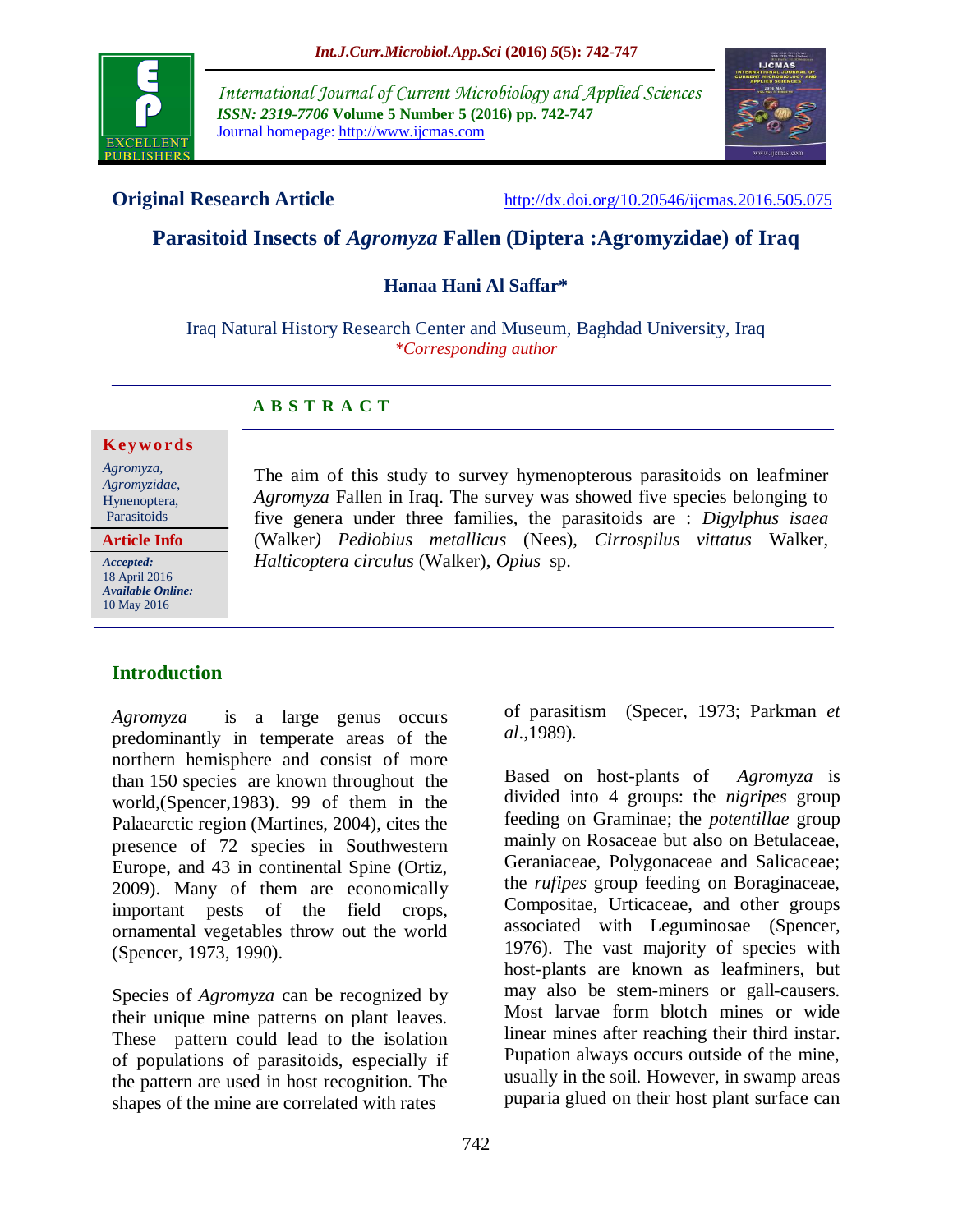be observed frequently (Dempewolf, 2004).

*Agromyza* species belonging to subfamily Agromyzinae and diagnosed with thes characters : sub-costa well developed and joining *R1* before reaching costa; either 3+1 strong dorso-centrals or 3 or more postsutural *dc*, greatly decreasing in size, with any presutural small and weak; orbital setulae reclinate; pre-scutellars present; second cross-vein normally present, discal cell large; stout species, wing length ranges from 1.45-3.5 mm; most species entirely dark but a number with frons reddish or yellow; halteres also white or yellow; stridulating mechanism present in both sexes (Spencer, 1972, 1976 ).

Parasitoid assemblages of dipteran leafminers are dominated by Eulophidae, Braconidae and Pteromalidae that attack the larval and pupal stages of the flies. Overall, data from agricultural ecosystems suggest that agromyzid leafminers are attacked by a diverse assemblage of hymenopteran parasitoids that often are responsible for significant levels of leaf miner mortality (Gratton and Welter, 2001). Parasitoids also have been used successfully to control leafminer infestations in greenhouses (Minkenberg and Van Lenteren, 1986).

The number of parasitoids of leafminers have been recorded throughout the world (Neder de Roman and Arch de Hamity, 1985; Schuster, 1993; Shepard *et al*., 1998; Heimpel and Meloche, 2001; Cikman, 2006). The species of Braconidae are endoand ectoparasitoids on the egg and larval hosts, whereas those of Eulophidae are solitary or gregarious ectoparasitoids on larval and pupal hosts.

The parasitoids of *Agromyza* spp. were studied in several countries of the world,(Al-Azawi, 1967, 1971; Gates *et al,* 2002;

Cikman and Uygun (2003); Gencer, 2000); Cikman, 2006; Sha *et al,* 2007; Cikman and Salle, 2011; Yeferemove *et al*,2011; Cikman 2012.

#### **Materials and Methods**

The survey of parasitoids of leaf miners were carried out during February March, April, May and October 2015,from several provinces of Iraq (Baghdad, Kerbala, Nejef, Diywaniya, Kut, Dhyla. Basra and THi Qar.

The infested leaves of different host plants: *Medicago sativa, Trigonella phoenum*, *Melilotes indecus, Hordeum vulgare* and different kinds of Weeds and Compositae plants, were collected and brought to the laboratory of entomology and put in Petri Dishes covered with filter paper under constant conditions. Temperatures  $25C^{\circ}+1$ and relative humidity 5%. After that parasitoids were impressed from field sample and kept in small capsule.

The *Agromyza* spp. were identified using external morphology and male aedegous, (Spencer, 1972), the parasitoids identified by Prof. M.S. Abdul Rassoul and according to the reliable keys of (Chao-Dong,. and Da-Wei, 2001; Gates *et al,* 2002; Yefremova *et al*., 2011). All specimens are deposited at Department of Entomology at Iraq Natural History Research Center and Museum.

The infested leaves of different host plants: *Medicago sativa, Trigonella phoenum, Melilotes indecus, Hordeum vulgare* and different kinds of Weeds and Compositae plants.

#### **Results and Discussion**

In this study five hymenopterous parasitoids species attacking *Agromyza* spp. belonging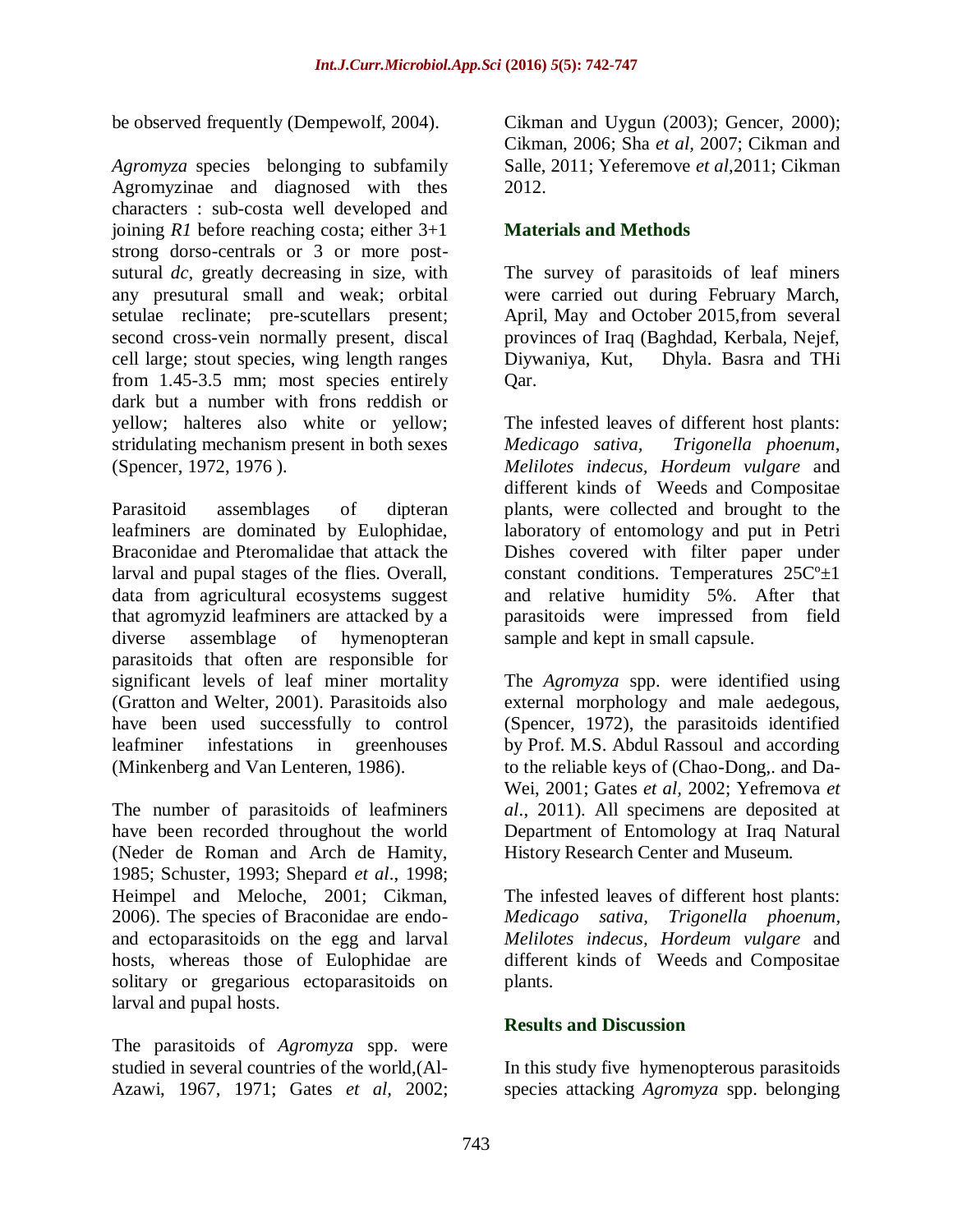to five genera under three families, Eulophidae, Braconidae and Pteromalidae, were collected from different region of Iraq. The list of species is given below:

# Order: **Hymenoptera** (Linneus, 1758)

Family: **Eulophidae** (West wood, 1829)

1. Genus: *Cirrospillus* Westwood, 1832

*Cirrospillus vittatus* Walker, 1838

**Material examined***:* It was found in Nejf on *Agromyza albipennis* on *Hordeum vulgare* 17.4.2015(2♀♀. 1♂). At Kut from *A. nigripes* on *capscum, Cucumis and Lycopersicon* in plastic houses (10♀♀, 4  $\langle \langle \cdot \rangle$ .2.5.2015

This species has been previously recorded as *Cirrospillus* sp. Hyperparasites of Lepidoptera pupae through its primary braconid and ichneumond hosts: Baghdad April (Al Ali,1977) recorded on *Phytomyza horticola* ( Mechlif and Abdul-Rassoul,2002; Abdul Rassoul and Al Saffar, 2014 on *L. bryioniea* on *Trigonella Phoenum* ).

**Hosts**: *Liriomysa* spp. (Cabello *et al.,* 1994 *C.horiticola,* Cikman and Uygun, 2003).

**General Distribution**: Cosmopolitan species, Europe, Asia, North Africa, Canada,USA (Hansson,1985).

2..Genus : *Diglyphus* Walker, 1844

*D. isaea* (Walker, 1838).

**Material examined**: *D. isaea* was found in Baghdad from *Agromyza nana* Maigen on *Melilotus indeca* on 14.2, 2015 (10 ♀♀, 6 ♂♂); Kerbala, *Agromyza albipennis Medicago sativa* on 20 4, 2015(15 <del>♀</del>, 10

♂♂) in Nejef *Agromyza sp.* on *Cucuribta sativa* (20.5 2015.

(Notes: many specimens were brought from other provinces announced at material and methods).

This species has been previously recorded from *Phytomyza horticola* (Mekhlif and Abdul Rssoul, 2002) collected from different host plantsand from *Liriomyza sativa,L.cogesta from various plants*, (Abdul Rssoul and Al –Saffar, 2014).

**Hosts**: Many species of Agromyzidae and also Lyonetidae; Tephritidae and (Lepidoptera) (Zhu,*et al* 2000).

**General Distribution**: Widely Separated in Palearctic region and also Afrotropical, Australian, Pacific, Nearctic andOriental region (Boucek, 1965).

3. Genus: **Pediobius** Walker, 1846

*Pediobius metalicus* (Nees, 1834)

**Material examined**: It was found in Baghdad on *Agromyza* sp. on graminae weeds at 21.3. 2015 (*.*4♀♀, 1♂).

This species has been previously recorded as endoparasitoid from *Melanogromyza phaseoli* (Tryon) (Diptera : Agromyzidae) from gold stem of *Dolchos sesiquipedalis*  (Abdul-Rassoul, 1976) endoparasitoid on *Phytomyza atricornis* from Baghdad Jan. and Feb. 1970 (Al- Ali, 1977) and on *Phytomyza horticola* ( Mekhlif and Abdul-Rassoul, 2002).

**Hosts**: Primary sometimes secondary, solitary endoparasites of larveae and pupae of mining forms of Lepidopytera and Diptera, Particulary agromyzids genera *Phytomyza, Liriomyza,* and *Dizgomyza*  (Boucek, 1965 Boucek and Askew,1968).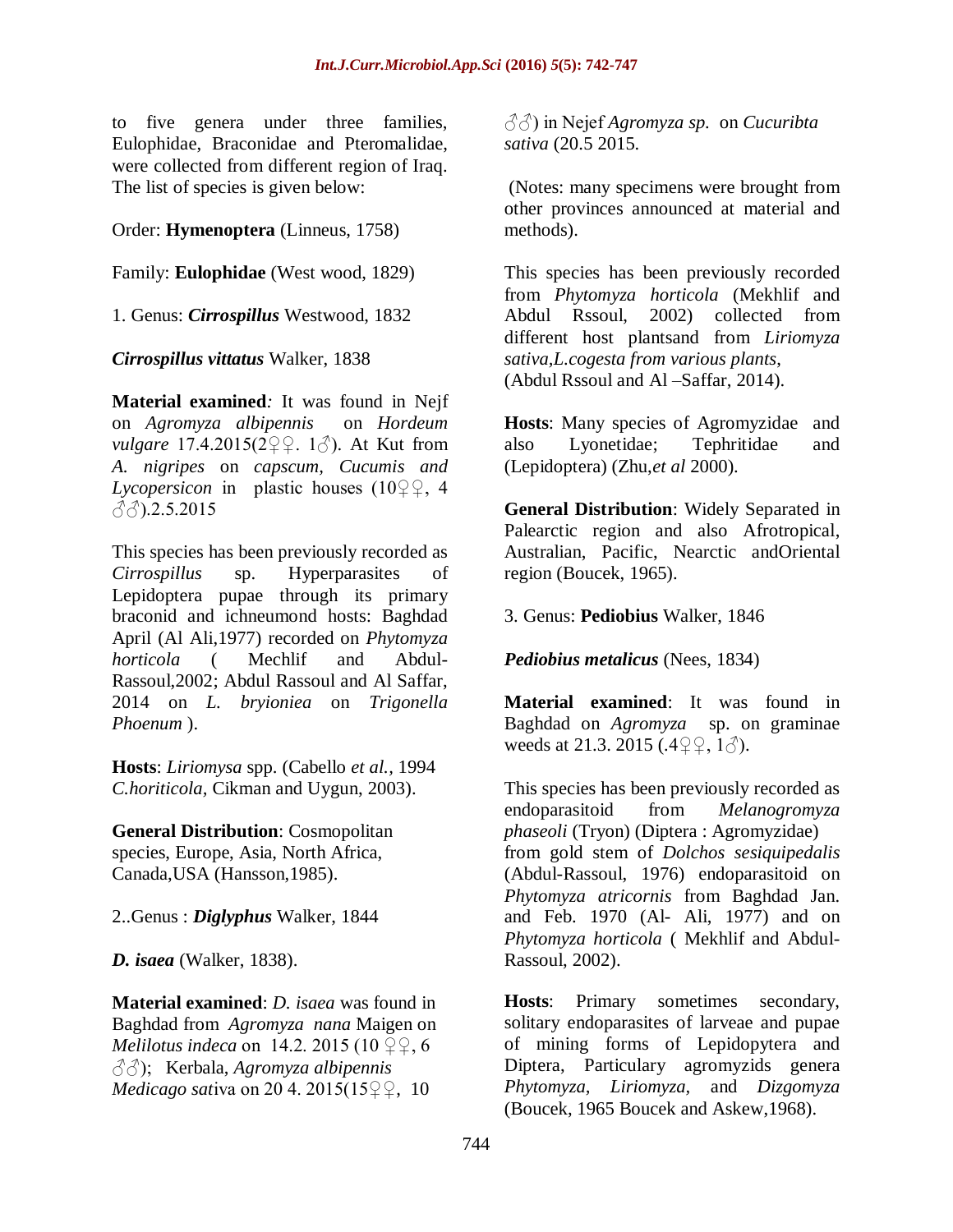**General Distribution**: Europ, Asia, North America (Civelek and Oder, 1999).

**Family:Pteromalidae** Daiman, 1820

**Genus :***Halticoptera* Spinola, 1811

*Halticoptera circulus* (Walker, 1833)

**Material examined:** It was found on *Agromyza nana and A, albippenis* on *Trigonella Phoenum* in 21.3.2015,from Baghdad,  $(4Q, Q)$ .

This species has been previously recorded as *Halticoptera* sp, Baghdad on Ternip 26.3. 1970. ( El- Haidari *et al.*), on*, Phytomyza atricornis* (Al Ali, 1977), on *Phytomyza horticola* (Mekhlif and Abdul Rassoul,2002).

**Hosts:** several genera of Agromyzidae (Peck, 1963; Lopes *et al,* 2004 ;Noyes, 2005).

**General Distribution**: Cosmopolitan species, Europe, Asia, North Africa, Canada,USA (Hansson,1985).

**Family: Braconidae** Nees, 1812

**Genus:** *Opius* Wesmael, 1835

*Opius* sp.

**Material examined** : Three samples were collected from *A*gromyza megalopsis on Compositae weeds

#### **References**

- Abdul Rassoul, M. S. 1976. List of some Iraqi parasitic Hymenoptera. *Bull. Nat. Hist. Res. Center, 7 (1): 138-141.*
- Abdul Rassoul, M. S and Al Saffar, H.H.

2014. Parasitoid of the genus *Liriomyza* Mik. in Iraq.. *Int.J.Curr. Microbiol.App.Sci.,* 3(5): 618-624.

- Al Ali, A. S. 1977. Phytophagous and entomophagous insects and mites of Iraq. *Nat. Hist Res. Center, Publ. No.33, 142pp.*
- Al- Azawi, A. F. 1967. Agromyzid Leaf miners and their parasitites in Iraq. *Bull. Entomol. Res.,* 57(2) : 285- 287*.*
- Al- Azawi, A. F. 1971. Parasites of agromyzid leafminers in Iraq. *Bull.Iraq nat.Hist. Mus.,* 5(1) :35- 37.
- Boucek, Z. 1965. Studies of European Eulophidae IV. *Pediobius* Walk., and two alled genera (Hymenoptera). *Acta Ent. Mus. Nat. Prague,* 36:5-90.
- Cabello, T. Jaimez, R. and Pascua, F. 1994. Sptial and temporal distribution of *Liriomyza* spp. and their parasitoidon horticultural crops in green house of southern Spain (Diptera: Agromyzidae). *Bolrtin de Sanidad Vegetal Plagas. 20:445- 455.*
- Chao-Dong, Z. and Da-Wei, H. 2001. A taxonomic study of Eulophidae from Zhejiang, China (Hymenoptera: Chalcidoidoidea).*Acta ootaxonomica sinica,* 26(4): 533-547
- Cikman, E*.* 2006.Parasitoid of the leaf miners (Diptera: Agromyzidae) from Aiyaman province. *Turk. Entomol. Derg., 30(2):99-111.*
- Cikman, E. 2012. Parasitoids of the leafminers (Diptera: Agromyzidae) from Elaz Province, Turkey. *Afr. J. Agric. Res..*7(12): 1937-1943.
- Cikman, E. and Salle, J. 2011. Parasitoid of leafminers (Diptera:Agromyzidae) in Malatya, Turkey. *Türk. Entomol. Derg.,* 35(3) :475-484.
- Cikman, E*.* and Uygun, N. 2003. The determination of leafminers (Diptera: Agromyzidae)and their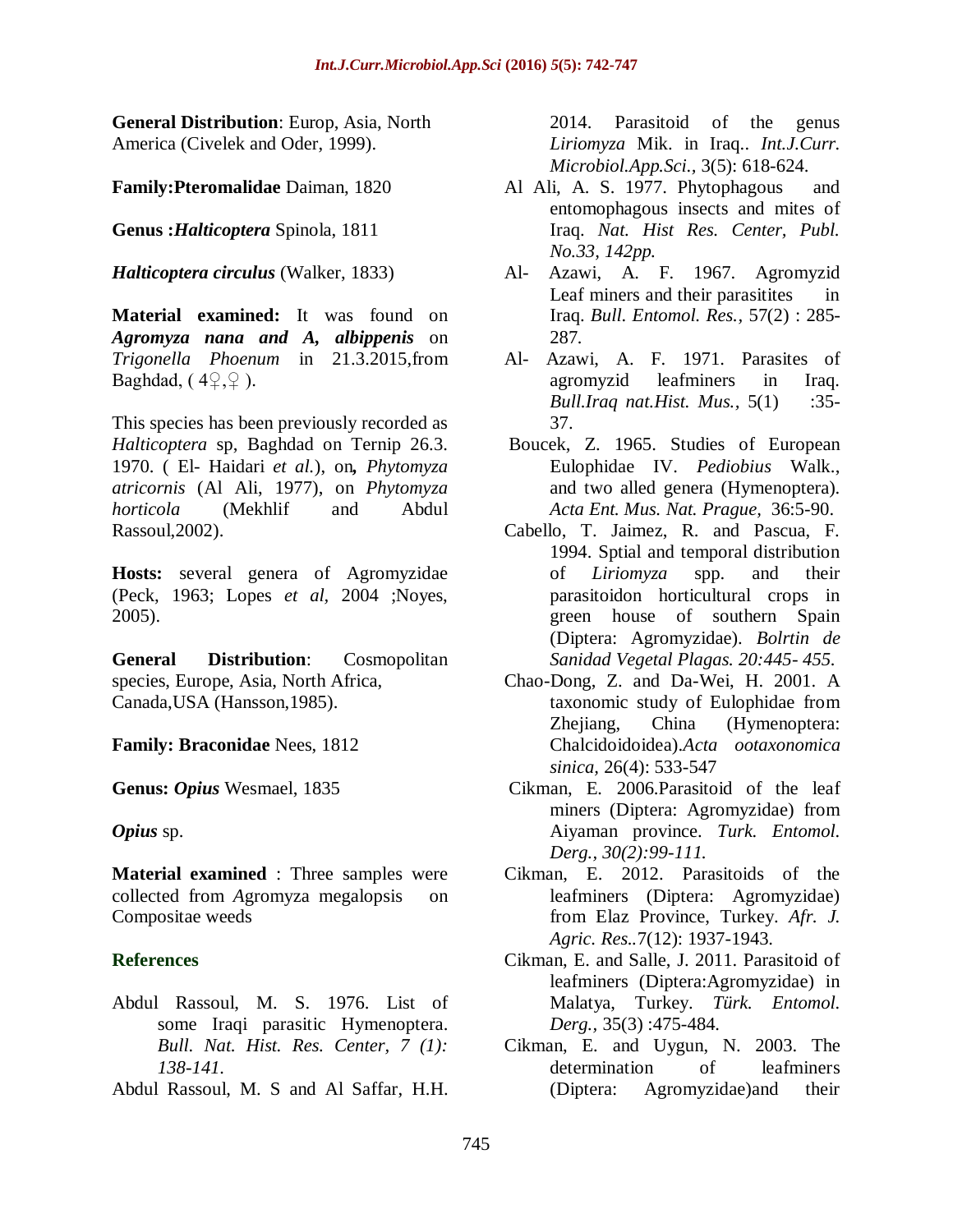parasitodsin cultivated and noncultivated areas in Sanliurfa province, Southern, Turkey. *Tutk. J. Entomol., 27:305- 318*

- Cikman, E*.* Beyarslan, A. and Civelek, H. S. 2006. Parasitoids of leafminers (Diptera: Agromyzidae) from Southeast Turkey with 3 new. records.*Turk. J. Zool.,* 30: 167-173.
- Civelek, H. and Oder, F. 1999. Infestigation on determining of natural enemies of leafminers (Diptera : Agromyzidae) in Izmir province. *Proceedings of the 4th Turkish Biological Control Congress, Adana, Turkey)*, *527- 540.*
- Dempewolf, M. 2004. Arthropods of economic importance: Agromyzidae of the World. Wokingham UK, *ETI Information Services*, unpaginated.
- El- Haidari, H. Fattah, Y. M. and Sultan, J. A. 1971. Contribution to the fauna of Iraq. Director General of plant protection Bulletin, No.9, 20 Pp.
- Gates, M. W. Hearaty, J. M. Schauff,M.E. Wagner, D. L. Whitfield, J.B. and Wahl, D. B. 2002. Survey of the parasitic Hymenoptera on leafminers in California. *J. HYM.RES.,* 11(2): 213-270.
- Gencer, L. 2004. A study of the Chalcidoid (Hymenoptera: Chalcidoea) parasitoids of leafminers (Diptera: Agromyzida) in Ankara province. *Turk, J. Zool., 28: 119- 122*
- Ghahari, H. and Yefremova, Z. A. Hansson, C. 1985. Taxonomy and biology of the Palaerctic species of *Chrysocharis* Forster, 1856 (Hymenoptera: Eulophidae)*Entomolo gica Scandnavia (Supplement).*  26:p.43*.*
- Ghahari, H. and Yefremova, Z. A. 2013. A study of the family Eulophidae (Hymenoptera : Chalcidoidea) from Iran. *Zoosystematica Rossica,*

22(2):303-210

- Gratton, C and Welter, S.C. 2001. Prasitisim of natural populations of *Liriomyza helianthi* Spencer and *Calycomyza platyptera* (Thomson) (Diptera: Agromyzidae). Biological Control, 22: 81-97.
- Hansson, C. 1985. Taxonomy and biology of the Palaerctic species of *Chrysocharis* Forster, 1856 (Hymenoptera:Eulophidae)*Entomolog ica Scandnavia (Supplement).* 26:p.43*.*
- Hansson, C. 1995. Revision of the Nearctic species of *Neochrysocharis*  Kurdjumov (Hymenoptera Eulophidae). *Entomologica Scandnavia*, 26:27-46.
- Heimpel, G.E. and Meloche, F. 2001. Biological control of alfalfa blotch leafminer (Diptera: Agromyzidae) in Ontario: status and ecology of parasitoid (Hymenoptera: Braconidae, Eulophidae) 20 years after introduction. Great Lakes Entomologist, 34: 17-26.
- Lopes, E.D. F. Kafel, L. Lai, R. Y. and Chang, Y. F. 2004. Parasitism of *Halticoptera circulus* (Walker) (Hymenoptera: Pteromalidae) : A parasitoid of the *Liriomyza trifolii* ( Burgess) (Diptera: Agromyzidae) at different dencities. *International Symposion on Tropical Agriculture ang Agro-biotechnology, Des.7-9.*
- Martines, M. 2004. Fauna Europaea: Agromyzidae. Fauna Europaea version 1.2,

[http://www.faunaeua.org.html](http://www.faunaeua.org.html/)

- Mekhlif, A. F. and Abdul Rassoul, M. S.2002. Efficiency of parasitoid pea leafminer *Phytomyza horticola* Goureau and their appearance time in the field. Bull. Iraq Nat. Hist. Mus., 9(4):27-32.
- Minkenberg, O. P. J. M and van Lenteren, J. C 1986. The leafminers *Liriomyza*